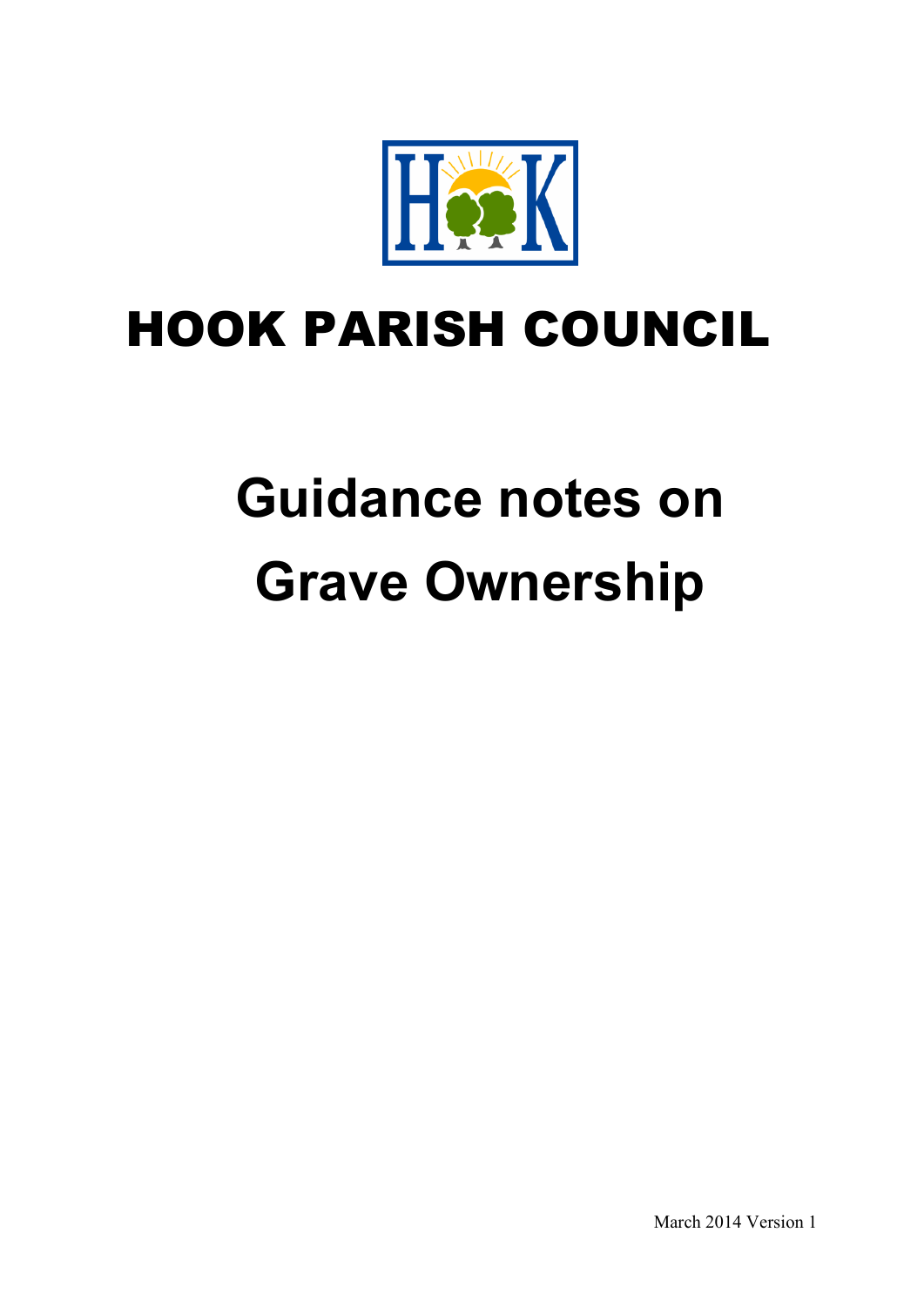# **Exclusive Right Of Burial**

The following guidance notes briefly describe the Grave Owner's rights and responsibilities.

## **Guidance Notes for Grave Owners about the 'Exclusive Right of Burial'**

The ownership of a Grant of Exclusive Right of Burial<sup>i</sup> within a grave not only gives the owner certain rights, but also imposes a number of requirements and responsibilities.

The following guidance notes briefly describe the grave owner's rights and responsibilities. If you need clarification on any of the information provided, or if you need any information relating to cemetery matters, please do not hesitate to contact the Parish Council.

## **Burial Rights**

The Grant is a written document (grave deeds); the Parish Council issue this when the appropriate fee has been paid. The period for which any rights apply is stated on the deed. During this period you, as the person registered with the Parish Council as being the owner of the Grant, have the sole right to decide who may be buried within the grave.

#### **Please note:**

The Grant does not convey any ownership of the land itself, as this will remain in the ownership of Hook Parish Council.

# **Memorial Rights**

The Exclusive Right of Burial includes the right to have a memorial installed on the grave. This must be approved by Hook Parish Council.

You, as the grave owner, must apply for permission if you wish to have a memorial erected, re-erected or altered on a grave. Normally, the application will be completed and submitted on your behalf by the Funeral Director or Memorial Stonemason appointed by you to carry out the work.

Only the instructions from the grave owner will be accepted.

#### **Please note:**

The Parish Council will remove memorials which have not been authorised, do not comply with Memorial Regulations, or are considered to be a danger or offensive to other visitors.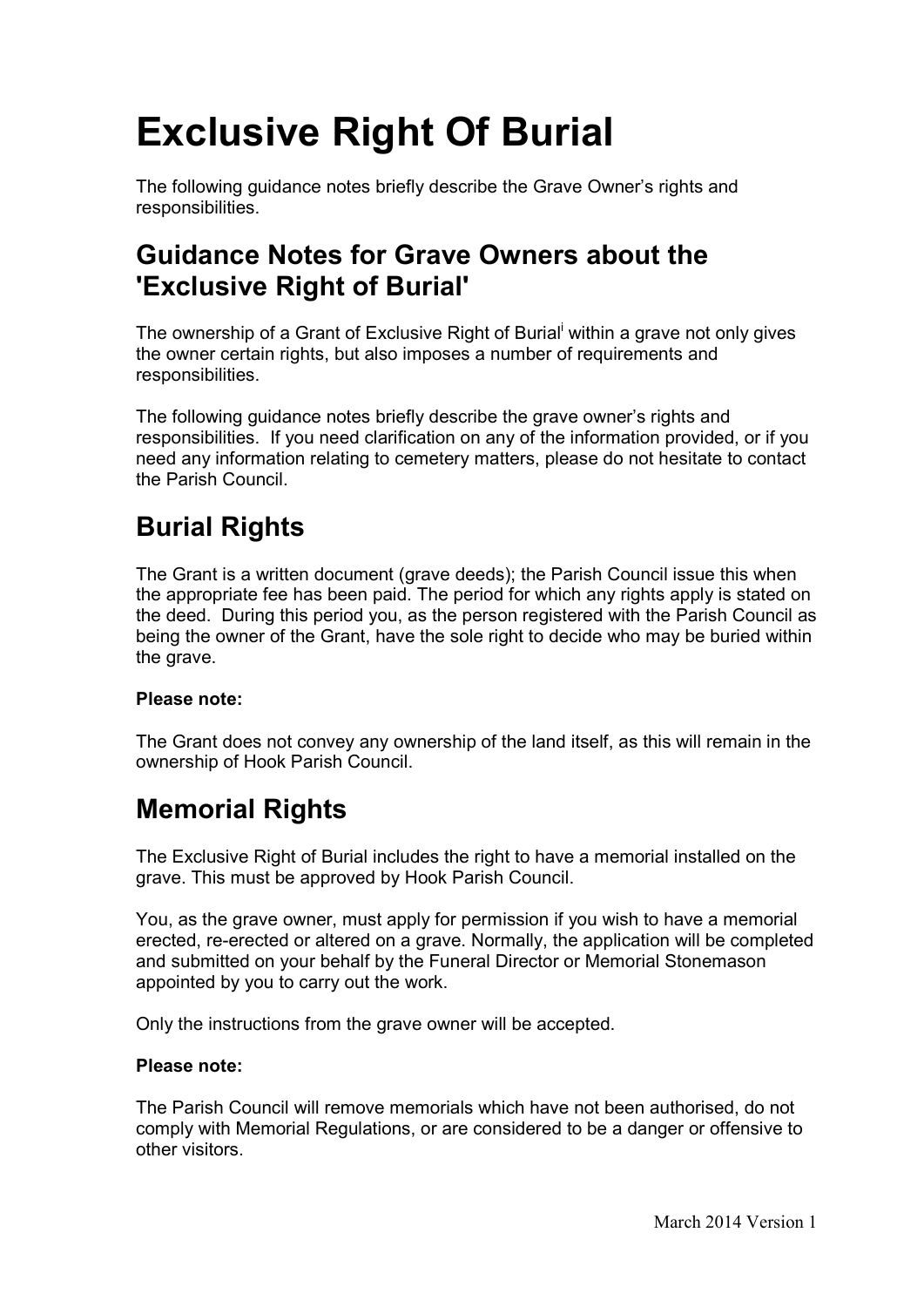## **Responsibility for Memorials**

It is important to remember that it is the grave owner and not the Parish Council that is responsible for the maintenance of the memorial, and any other items placed on the grave.

#### **Memorial Maintenance**

If a burial is to take place in an existing grave you will need to ensure that the memorial, decorative items such as pot plants, artifacts, and so on are removed before the grave is opened (where required). This may be carried out by arrangement with the Funeral Director or Memorial Mason.

You are responsible for making sure that any memorial installed on your grave plot has been properly constructed, and has been installed in accordance with the best practices of the memorial industry. You should expect your memorial supplier to guarantee their work for a limited period.

If the memorial should become dilapidated or unsafe, steps may be taken to lay it down or remove it. It is therefore wise to arrange for it to be regularly maintained and inspected.

We recommend you insure the memorial against theft, loss, or damage. Most Memorial Masons can arrange for appropriate cover.

We strongly recommend that you have the stability and condition of the memorial checked each year. Failure to do so may result in you being held liable for any injury or damage caused to a third party, particularly if the injury or damage is shown to be due to the condition of the memorial or the way it was installed.

We have a duty of care towards cemetery visitors and we will carry out safety inspections of memorials.

If a memorial is identified as being unsafe or potentially dangerous we have to take action to reduce the risk to visitors. If the memorial is unstable, and liable to fall, the memorial may have to be laid down on the ground, or temporarily made safe to reduce the risk of injury to others and damage to the memorial. We will attempt to contact you at your last known address, to tell you why we are taking action. If you arrange for regular memorial inspections you could avoid the need for us to take this action.

#### **Grave Maintenance**

In the period following a burial the grave surface will need to settle. This normally takes a minimum of 6 months. This period may extend depend on conditions. The undertaker is responsible until the grave settles.